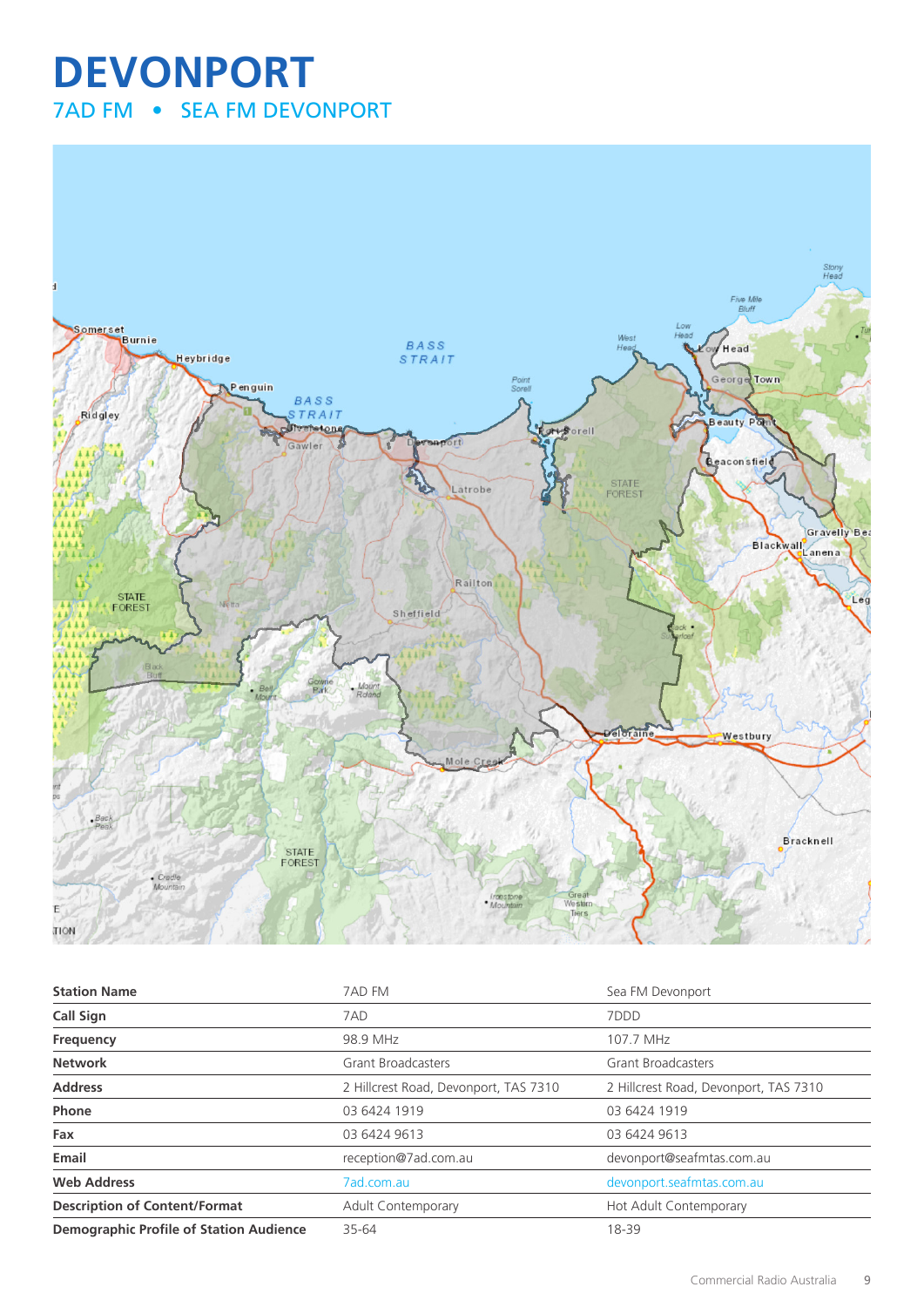# **DEVONPORT**

Devonport, at the mouth of the Mersey River, is the business and retail centre for the rich farmland of the Mersey Forth region, and the commercial centre for the Municipalities of Devonport, Kentish, Latrobe and Central Coast. It includes the population centres of Devonport, Ulverstone, Latrobe, Sheffield and Railton.

Often referred to as the Gateway of Tasmania; it is the starting point for visitors heading off to Cradle Mountain, Tasmania's world famous tourist destination. It is the major passenger port on the North West Coast. The Bass Strait ferry service featuring the Spirit of Tasmania One and Spirit of Tasmania Two operate a daily passenger, vehicle and freight service between Melbourne and Devonport with over 430,000 passengers annually.

The Devonport airport is situated approximately 7 kilometres east of the city and Qantaslink offer four flights to Melbourne daily. Searoad Shipping operate 2 roll on roll off vessels for general freight between Devonport and Melbourne. Cement Australia has exported cement products from Railton to Melbourne since 1926.

Devonport's main CBD is on the western side of the Mersey River and includes the paranaple centre, a multi purpose building housing the Devonport City Council, Devonport Library, Devonport Online Access Centre, the paranaple arts centre and the impressive paranaple convention centre with stunning views of the Mersey River. The CBD also features Providore Place, an all-weather modern pavilion that showcases the North-West region, where the city connects with the farms, the place to see the newest and freshest products from Tasmania.

Sheffield in the Kentish municipality lies 23 kilometres inland from Devonport, has long been the rural hub for the Mount Roland area. The Sheffield area is well known for its high quality butterfat production via dairy farming. It is also known as the Town of Murals featuring over 60 murals depicting the area's rich history and beautiful natural scenery painted on walls throughout the town and buildings along the roadside. The murals attract an estimated 200,000 people to the town annually.

Latrobe, 8 kilometres south-east of Devonport, has a chocolate factory specialising in Belgium chocolates, the main shopping district includes a number of hotels, cafes, restaurants, antique shops and boutiques. The Mersey Community Hospital is located in Latrobe.

Ulverstone, 21 kilometres west of Devonport on the mouth of the Leven River is one of Tasmania's largest towns. The town is part of the Central Coast Council. There is rich farming land in this part of Tasmania, which makes it attractive and prosperous, and this stretch of the Coast attracts an increasing number of retirees.

In comparison to the 2011 census, the population of the radio licence area of Devonport was fairly steady, increasing marginally by 0.38% to 74,991. Over 57% of the population is aged over 40 years. The birthplace for 86% of the population was Oceania including Australian, New Zealander, Indigenous and Islander persons.

13,198 people or 18% of the population were attending an educational institution in 2016; of these, 48% were in infants or primary, 32% were attending a secondary educational institution, 8% attending university or another tertiary institution and 12% attending TAFE. 25,601 people (34%) already have a tertiary qualification; of these, 24% have a degree and 76% have a certificate, diploma or another tertiary qualification.

Devonport is an old farming district. The area is home to many third and fourth generation farming families. This is reflected in the high level of home ownership. Of the total dwellings (29,382) in Devonport, 39% are owned outright and 32% are mortgaged. Private rental properties represent 20% of total dwellings.

30% of the total households (29,217) in Devonport have a household income range between \$21,000 – \$41,999pa, 26% between \$42,000 – \$77,999pa, 10% between \$78,000 – \$103,999pa, and 16% over \$104,000pa.

All major banks, car dealers, fast-food restaurants and an extensive selection of national retail, chain and independent stores are represented in the district.

#### **AGRICULTURE**

The farms in the region produced over 8.6 million kilograms of apples. The farms support over 37 thousand head of sheep and lambs, over 16 thousand meat cattle and over 20 thousand dairy cattle. The region supports over 383 thousand orchard trees (including nut trees).

The Devonport and surrounding area has rich red soils that are ideal for producing vegetable crops (beans, onions, peas, potatoes etc) and very significant values of cereals, oil poppies, pyrethrum and other crops.

Simplot Devonport processes around 60,000 tons of vegetables for Birds Eye and Edgell frozen vegetable brands each year. They are proud supporters of Tasmanian food manufacturing employing more than 300 people at the Devonport site.

The Simplot Ulverstone potato processing plant employs over 400 people, the factory sorces its potatoes from over 300 local growers and processes over 250,000 tons of potatoes each year turning them into 150,000 tons of frozen french fries.

#### EMPLOYMENT

The majority (51%) of the labour force of 32,385 is employed full time. The main industries of employment are:

- Education and Training/Health Care and Social Assistance;
- Wholesale Trade/Retail Trade/Accommodation and Food Services; and
- Manufacturing/Electricity Gas Water and Waste Services/Construction.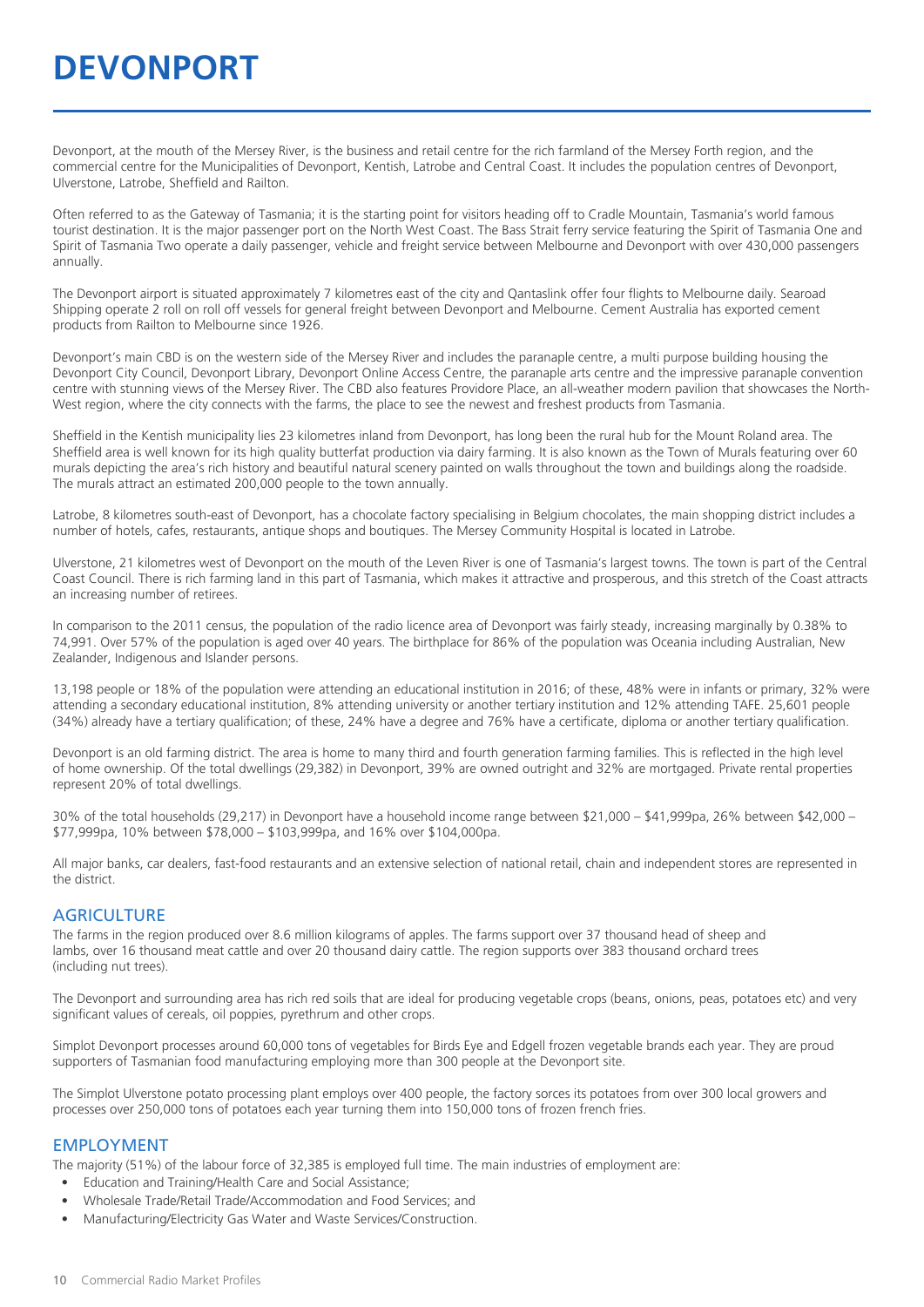# **DEVONPORT**

## AGE COHORTS

| Age                   | Male   | Female | Total  | Market<br>population |
|-----------------------|--------|--------|--------|----------------------|
| $10 + \gamma$ ears    | 32,206 | 34,259 | 66,465 | 88.63%               |
| 0-9 years             | 4,360  | 4,166  | 8,526  | 11.37%               |
| $10-17$ years         | 3,594  | 3,485  | 7,079  | 9.44%                |
| 18-24 years           | 2,616  | 2,421  | 5,037  | 6.72%                |
| 25-39 years           | 5,246  | 5,862  | 11,108 | 14.81%               |
| 40-54 years           | 7,230  | 7,794  | 15,024 | 20.03%               |
| 55-64 years           | 5,731  | 6,002  | 11,733 | 15.65%               |
| 65-74 years           | 4,859  | 5,103  | 9,962  | 13.28%               |
| 75+ years             | 2,930  | 3,592  | 6,522  | 8.7%                 |
| Total 2011 population | 36,546 | 38,159 | 74,705 |                      |
| Total 2016 population | 36,566 | 38,425 | 74,991 | 100%                 |
| % change 2011-2016    |        |        | 0.38%  |                      |

## LABOUR FORCE

| <b>Employment classification</b> | Total  | Labour force |
|----------------------------------|--------|--------------|
| Full-time employed               | 16,496 | 50.94%       |
| Part-time employed               | 11,376 | 35.13%       |
| Not stated employed              | 1.953  | 6.03%        |
| Unemployed                       | 2,560  | 7.9%         |
| <b>Total labour force</b>        | 32,385 | 100%         |

## HOUSEHOLD INCOME

| Income range (pa)       | Total  | Occupied<br>dwellings |
|-------------------------|--------|-----------------------|
| $$0 - $7,749$           | 336    | 1.15%                 |
| $$7,750 - $20,999$      | 2,024  | 6.93%                 |
| $$21,000 - $41,999$     | 8,629  | 29.53%                |
| $$42,000 - $77,999$     | 7,649  | 26.18%                |
| $$78,000 - $103,999$    | 3,041  | 10.41%                |
| $$104,000 - $129,999$   | 2,084  | 7.13%                 |
| $$130,000 - $155,999$   | 1,132  | 3.87%                 |
| $$160,000 - $181,999$   | 506    | 1.73%                 |
| $$182,000 - $207,999$   | 385    | 1.32%                 |
| $$208,000+$             | 501    | 1.71%                 |
| Not stated              | 2,930  | 10.03%                |
| <b>Total households</b> | 29,217 | 100%                  |

## FAMILY STRUCTURE

| <b>Type of family</b>         | <b>Total</b> | <b>Total families</b> |
|-------------------------------|--------------|-----------------------|
| Couple families - Children    | 7.271        | 35.71%                |
| Couple families - No children | 9.476        | 46.53%                |
| Single parents                | 3.486        | 17.12%                |
| Other families                | 131          | 0.64%                 |
| <b>Total families</b>         | 20,364       | 100%                  |

## **OCCUPATION**

| <b>Employment classification</b>                                     | <b>Total</b> | <b>Occupations</b> |
|----------------------------------------------------------------------|--------------|--------------------|
| Managers/Professionals                                               | 7,700        | 25.82%             |
| Technicians & trade workers/<br>Community & personal service workers | 8,349        | 28%                |
| Clerical & administrative workers                                    | 3.274        | 10.98%             |
| Sales workers                                                        | 3,065        | 10.28%             |
| Machinery operators & drivers/Labourers                              | 6,948        | 23.3%              |
| Not stated                                                           | 482          | 1.62%              |
| <b>Total</b>                                                         | 29,818       | 100%               |

### INDUSTRY

| Industry                                                                                                      | Total  | Workforce |
|---------------------------------------------------------------------------------------------------------------|--------|-----------|
| Agriculture, forestry & fishing                                                                               | 2,327  | 7.92%     |
| Mining                                                                                                        | 488    | 1.66%     |
| Manufacturing/Electricity, gas, water &<br>waste services/Construction                                        | 5,624  | 19.15%    |
| Wholesale trade/Retail trade/<br>Accommodation & food services                                                | 6.088  | 20 73%    |
| Transport, postal & warehousing/<br>Information, media & communications                                       | 1,936  | 6.59%     |
| Financial & insurance services/<br>Rental hiring & real estate services/<br>Administration & support services | 1,428  | 4.86%     |
| Professional scientific & technical services                                                                  | 956    | 3.25%     |
| Public administration & safety                                                                                | 1,479  | 5.04%     |
| Education & training/Health care &<br>social assistance                                                       | 6,350  | 21.62%    |
| Arts & recreation services                                                                                    | 306    | 1.04%     |
| Other services                                                                                                | 1,168  | 3.98%     |
| Not stated                                                                                                    | 1,224  | 4.17%     |
| <b>Total</b>                                                                                                  | 29,374 | 100%      |

#### ANNUAL HOUSEHOLD EXPENDITURE

| <b>Product or service</b>            | $$000's$ (pa) |
|--------------------------------------|---------------|
| Food & non-alcoholic beverages       | 308,152       |
| Alcoholic beverages                  | 44,070        |
| Clothing & footwear                  | 62,330        |
| Household furnishings & equipment    | 76,028        |
| Furniture & floor covering           | 22,065        |
| Household appliances                 | 21,418        |
| Household services & operation       | 51,019        |
| Medical care & health expenses       | 109,096       |
| Motor vehicle purchase               | 83,563        |
| Motor vehicle running costs          | 177,498       |
| Recreation                           | 202,846       |
| Recreational & educational equipment | 60,696        |
| Holidays                             | 75,535        |
| Personal care                        | 35,163        |